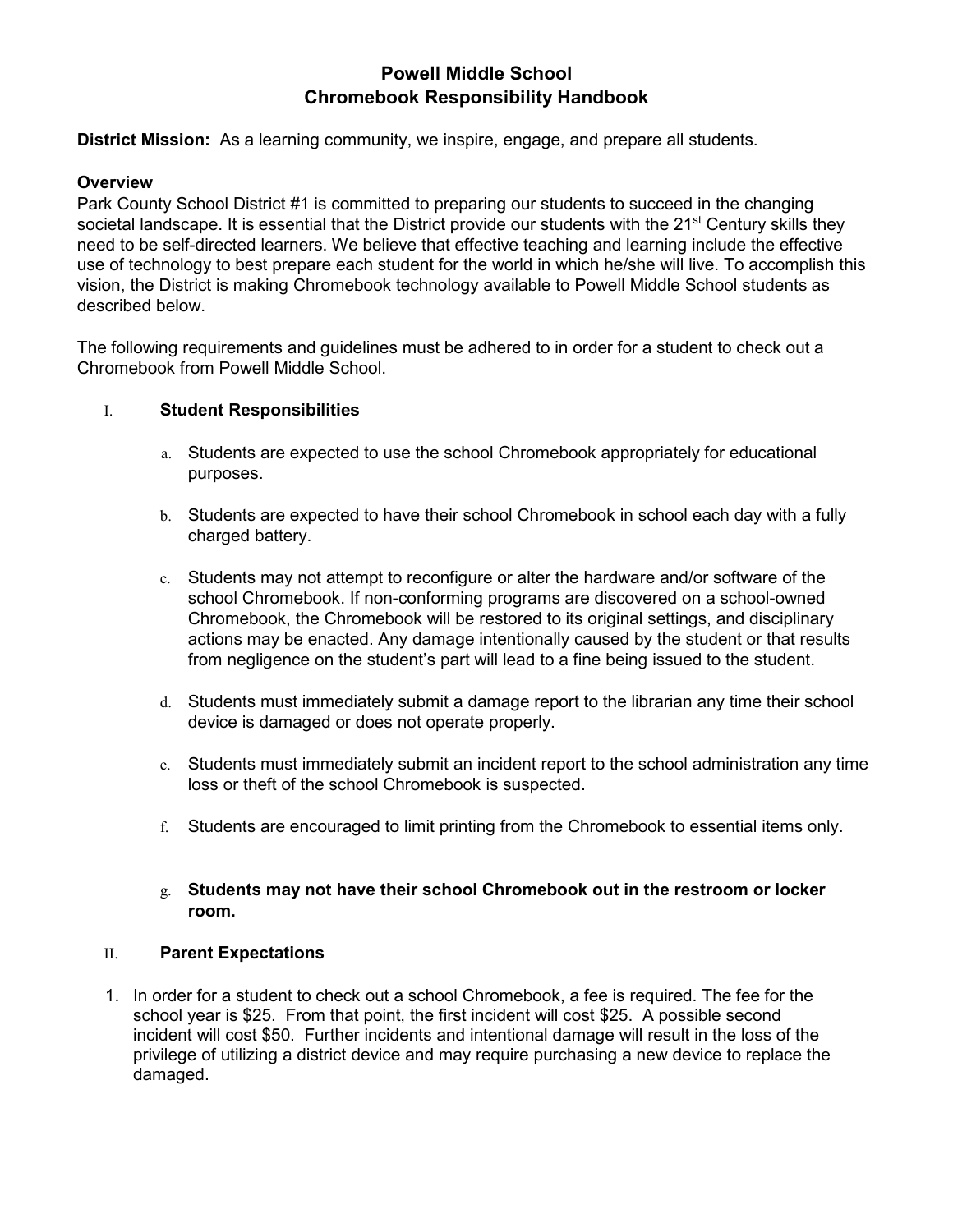- a. The School asks for the parents' support in communicating with their children about the standards of appropriate content and helping to monitor the use of the school Chromebook at home.
- b. Parents are responsible for filling out and signing the Powell Middle School Chromebook Agreement Form.
- c. If necessary, parents are expected to assist their child in filling out any forms needed to report theft or damage.
- d. Parents are encouraged to become familiar with the school Chromebook and help ensure the use of the technology to track their child's progress. The school Chromebook allows parents and students to view teachers' assignments and calendars, as well as track homework and monitor progress toward coursework completion.
- e. Parents should help to ensure that only the student to whom the Chromebook is loaned uses the Chromebook. Parents should discourage their student from sharing their school Chromebook with other students.

## III. **Terms of the Chromebook Loan**

- a. School Chromebooks will be checked out to students at the discretion of the District Administration upon confirmation that Powell Middle School Chromebook Agreement Form and Acceptable Use Policy have been signed and the appropriate lab fee has been paid.
- b. Legal ownership of the Chromebook remains with Park County School District #1. The use of the school Chromebook is a privilege extended to students and is conditioned upon compliance with the requirements of this handbook, the District's Acceptable Use Policy, and all other District policies.
- c. School Chromebooks and Chromebook accessories will be checked in at the end of each school year and at any other date and time determined by the District Administration. Students who transfer, withdraw, or are suspended/expelled will return the Chromebook and accessories at the time of withdrawal.
- d. Wyoming Statute 21-4-308 allows school districts to withhold diplomas and credits as earned until payment has been made for all indebtedness due to the school district. This statute will be implemented with students who fail to pay fines associated with the school Chromebook and/or accessories.
- e. The District reserves the right to repossess the Chromebook and/or accessories at any time if the student does not fully comply with the terms of this handbook. The District may also choose to limit and/or withdraw home use privileges for failure to comply.
- f. Failure to return the school Chromebook and/or accessories in a timely fashion may result in the involvement of law enforcement.
- g. The school Chromebooks will be subject to routine monitoring by teachers, administrators, and/or tech staff. Users should have no expectation of privacy when using Park County School District #1 equipment or technology systems.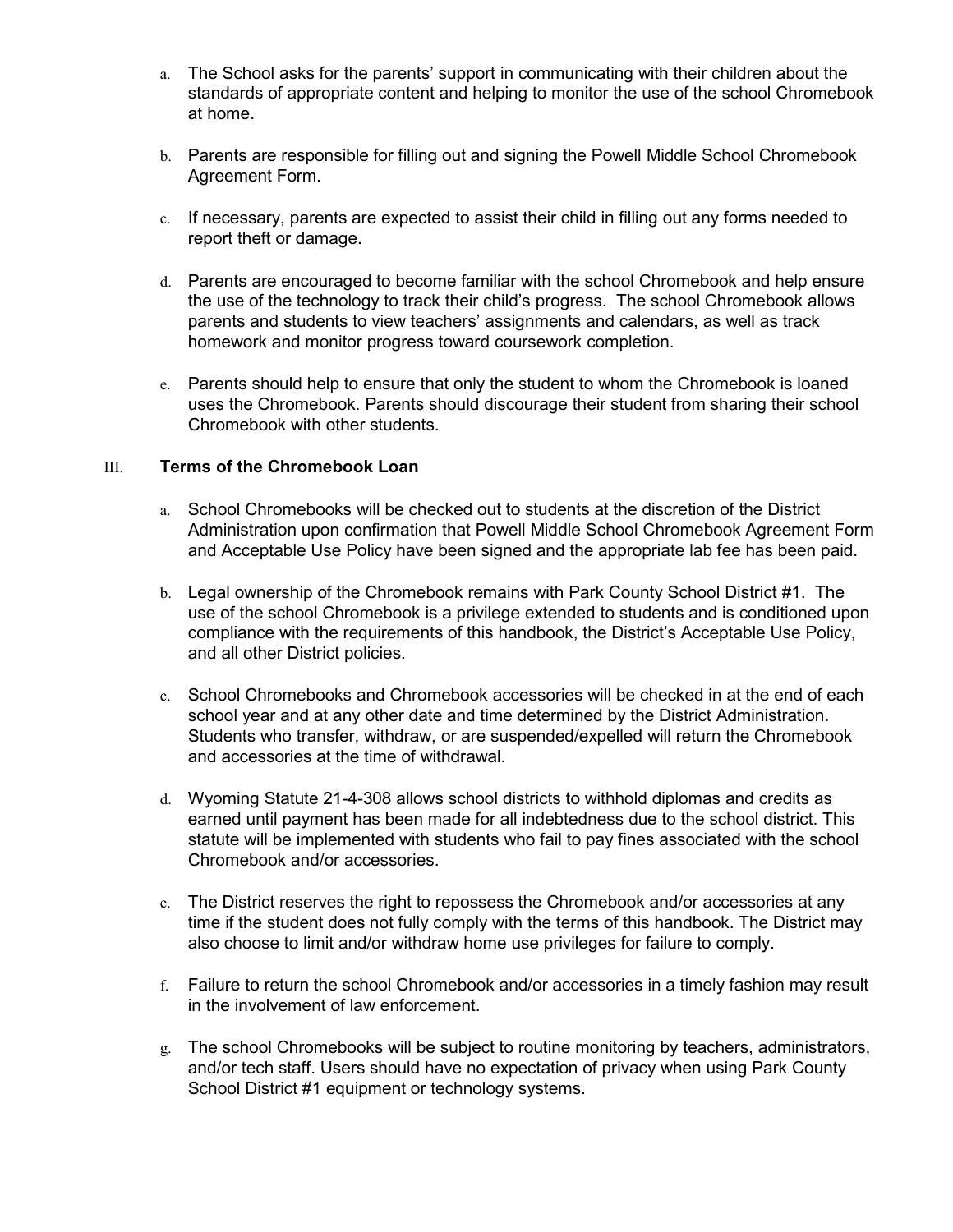- h. If technical difficulties arise with school Chromebook, or non-conforming content is discovered, the Chromebook will be restored by tech staff. If the tech staff need to restore a Chromebook, the District will not be responsible for any content loaded onto the Chromebook by the student.
- i. The use of electronic devices during instructional times is governed by classroom teachers. Failure to follow the instructions of the teacher may result in disciplinary action.
- j. If a student is suspected of having illegal information, pictures, content, etc., on his or her school Chromebook, law enforcement may become involved with the review of the information and possible consequences.

## IV. **General Care Instructions**

- a. Chromebook screens should only be cleaned with a soft, clean cloth. Chemical cleaners or liquids, including water, should not be used on the school Chromebook.
- b. Charging cables/cords should be inserted and removed carefully to prevent damage. This should be done on both ends of the cable by grasping the plugs rather than the cord. The charging cord should be plugged into the wall outlet before connecting the Chromebook. When disconnecting, remove the cable from the Chromebook before pulling the cord from the wall outlet.
- c. Students should never put weight on the Chromebook, stack items on top of the Chromebook, or wedge the Chromebook tightly into a backpack or case.
- d. Liquids, food, and other debris can damage the Chromebook. Chromebooks should be closed in cases and away from food and liquids when students are eating. Chromebooks should not be out in bathrooms and locker rooms.
- e. Chromebooks should not be exposed to temperature extremes. Students should not leave the Chromebook in any location where the temperature falls below freezing or exceeds 95 degrees. If the Chromebook is cold, it should be allowed to warm up to room temperature before use. A Chromebook exposed to direct sunlight or high temperatures may overheat during use and must be allowed to cool down before subsequent use.
- f. Battery life is shortened by using Wi-Fi, Bluetooth, a high screen brightness, and video. Students should learn to manage the power settings on the school Chromebook to improve battery performance.

#### V. **Security and Theft Prevention**

- a. The Chromebook may ONLY be used by the student to whom it was checked out. The student may not loan the Chromebook to another student.
- b. The student is responsible for the security of the school Chromebook at all times. The Chromebook should never be left unsecured. When not with the student, the Chromebook should be secured or stored in the student's locked locker. During after-school activities and/or away events, students are still responsible for securing the Chromebook.
- c. Students should keep personal information about themselves and others off the Chromebook. It is the responsibility of the student to keep his/her information secure.